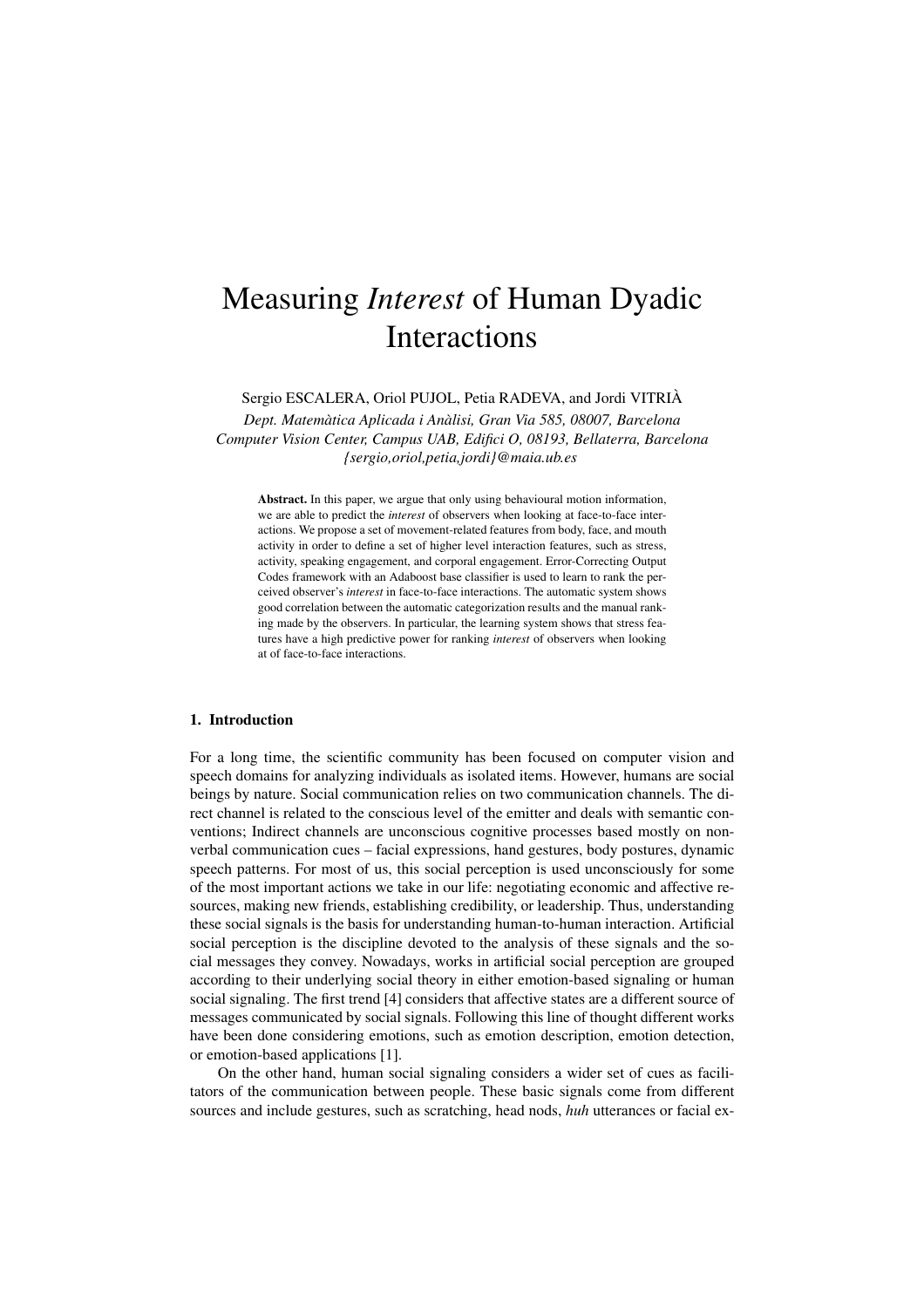pressions. As such, automatic systems in this line of work benefit of technologies such as face detection and localization, head and face tracking, facial expression analysis, body detection and tracking, visual analysis of body gestures, posture recognition, activity recognition, estimation of audio features such as pitch, intensity, and speech rate, and the recognition of non-linguistic vocalizations like laughs, cries, sighs, and coughs [12]. However, humans group these basic signals to form social messages (i.e. dominance, trustworthiness, friendliness, etc). The detection of social messages has recently received attention – i.e. in [8] *dominance* is estimated from multimodal sources.

In this article, we give an approximation of the quantification of *interest* from the point of view of an external observer exclusively analyzing visual cues. The term *interest* is often used to designate people's internal states related to the degree of engagement that individuals display, consciously or not, during their interaction. Such displayed engagement can be the result of many factors, ranging from *interest* in a conversation, attraction to the interlocutor(s), and social rapport  $[6]$ . In the specific context of group interaction, the degree of *interest* that the members of a group collectively display during their interaction is an important state to extract from formal meetings and other conversational settings. Segments of conversations where participants are highly engaged (e.g. in a discussion) are likely to be of *interest* to other observers too.

With the purpose of quantifying the level of *interest* of an external observer, we base our features in the works of Pentland et al.[11,10]. In their research, the authors propose a small set of social signals, such as activity level, stress, speaking engagement, and corporal engagement for analyzing nonverbal *speech* patterns during dyadic interactions. We extend and propose an implementation of the concepts proposed in those works. We identify different basic social signals – motion-related features from body, face, and mouth activity – that allow to build up the four high level interaction features – stress, activity, speaking engagement, and corporal engagement. We argue that only using behavioural motion information, we are able to predict the perceived *interest* by observers. These features are included in an Error-Correcting Output Codes design, which learn the different levels of *interest* perceived by observers when looking at face-to-face interactions. The automatic system shows good correlation between the automatic categorization results and the manual ranking made by the observers.

The layout of the article is as follows: Section 2 describes the basic social signal features extracted from the videos. We propose an approach to compute the higher level interaction social signals starting from those basic features. Section 3, introduces the machine learning framework used in the paper. Section 4 shows the experimental settings and results. Finally, section 5 concludes the paper.

## 2. Visual dyadic features

In order to predict the level of *interest* perceived by observers when looking at face-toface interaction video sequences, first, we define a set of basic visual features. These features are based on the movement of the individual subjects. Then, a post-processing is applied in order to regularize the movement features. These features will serve as bases to build higher level interaction features, namely stress, activity, speaking engagement, and corporal engagement.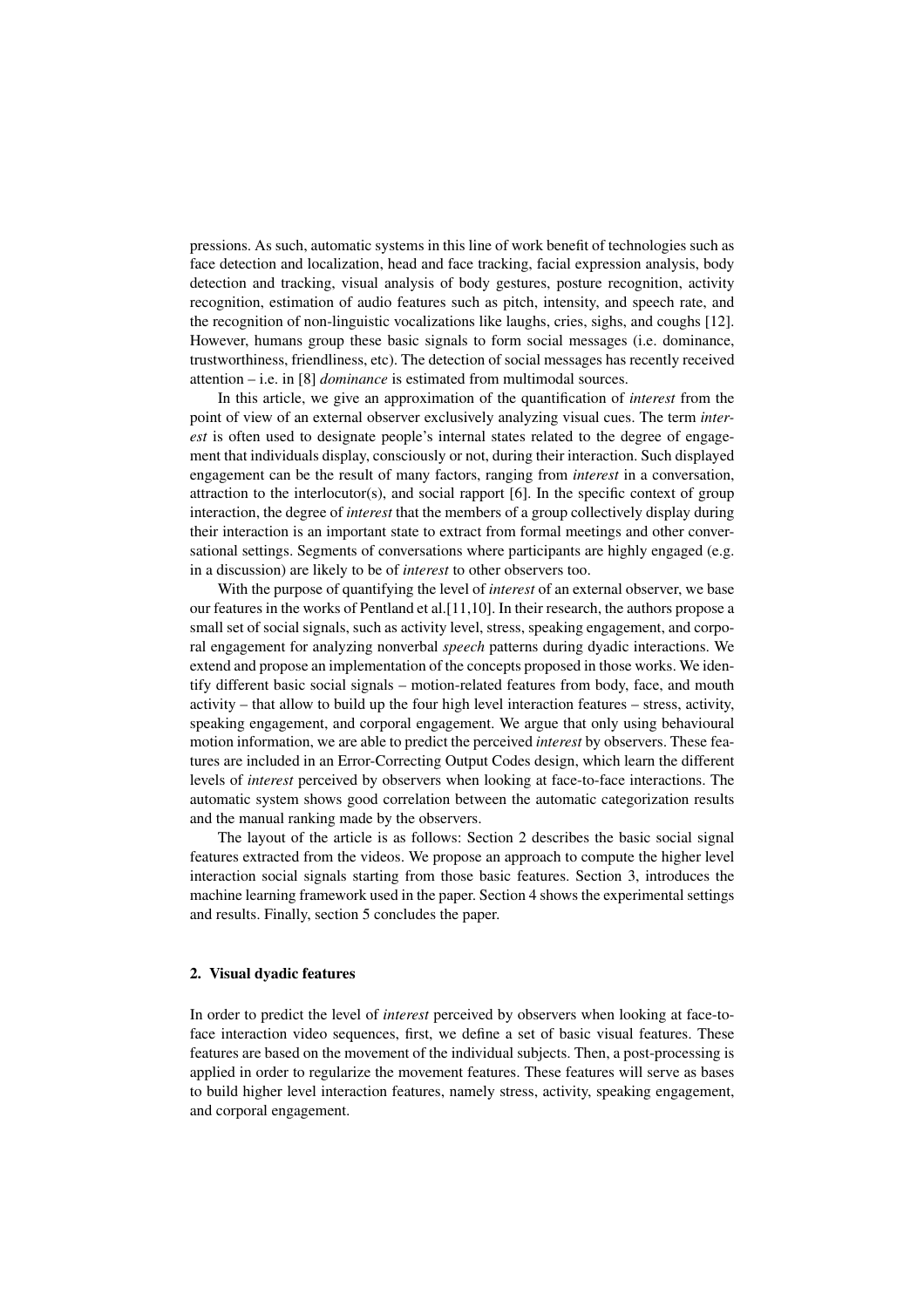## *2.1. Movement-based basic features*

Given a video sequence  $S = \{s_1, ..., s_e\}$ , where  $s_i$  is the *i*th frame in a sequence of e frames with a resolution of  $h \times w$  pixels, we define four individual signal features: global movement, face movement, body movement, and mouth movement.

• Global movement: Given two frames  $s_i$  and  $s_j$ , the global movement  $GM_{ij}$  is estimated as the accumulated sum of the absolute value of the subtraction between two frames  $s_i$  and  $s_j$ :

$$
GM_{ij} = \sum_{k} |s_{j,k} - s_{i,k}| \tag{1}
$$

where  $s_{i,k}$  is the kth pixel in frame  $s_i, k \in \{1, ..., h \cdot w\}$ . Figure 1(a) shows a frame from a dialog, and Fig. 1(b) its corresponding  $GM_{ij}$  image, where i and j are consecutive frames in a 12  $FPS$  video sequence.

• Face movement: Since the faces that appear in our dialog sequences are almost all of them in frontal view, we can make use of the state-of-the-art face detectors. In particular, the face detector of Viola & Jones [9] is one of the most widely applied detectors due to its fast computation and high detection accuracy, at the same time that it preserves a low false alarm rate. We use the face detector trained using a Gentle version of Adaboost with decision stumps [9]. The Haar-like features and the rotated ones have been used to define the feature space [9]. Figure 1(c) shows an example of a detected face of size  $n \times m$ , in the *i*th frame of a sequence, denoted by  $F_i \in \{0, ..., 255\}^{n \times m}$ . Then, the face movement feature  $FM_{ij}$  at *i*th frame is defined as follows:

$$
FM_{ij} = \frac{1}{n \cdot m} \sum_{k} |F_{j,k} - F_{i,k}|
$$
 (2)

where  $F_{i,k}$  is the kth pixel in face region  $F_i, k \in \{1, ..., n \cdot m\}$ , and the term  $n \cdot m$ normalizes the face movement feature. An example of faces substraction  $|F_j - F_i|$  is shown in Fig. 1(d).

 $\bullet$  Body movement: We define the body movement  $BM$  as follows:

$$
BM_{ij} = \sum_{k} |s_{i,k} - s_{j,k}| - \sum_{f_k \in F^{ij}} f_k \tag{3}
$$

In this case, the pixels  $f_k$  corresponding to the bounding box  $F^{ij}$  which contains both faces  $F_i$  and  $F_j$  are removed from the set of pixels that defines the global movement image of frame  $i$ . An example of a body image substraction is shown in Fig. 1(e).

• Mouth movement: In order to avoid the bias that can appear due to the translation of mouth detection between consecutive frames, computing the mouth movement  $MM_{iL}$ at frame i, we estimate an accumulated substraction of  $l$  mouth regions previous to the mouth at frame *i*. From the face region  $F_i \in \{0, \ldots, 255\}^{n \times m}$  detected at frame *i*, the mouth region is defined as  $M_i \in \{0,..,255\}^{n/2 \times m/2}$ , which corresponds to the center bottom half region of  $F_i$ . Then, given the parameter  $L$ , the mouth movement feature  $MM_{iL}$  is computed as follows: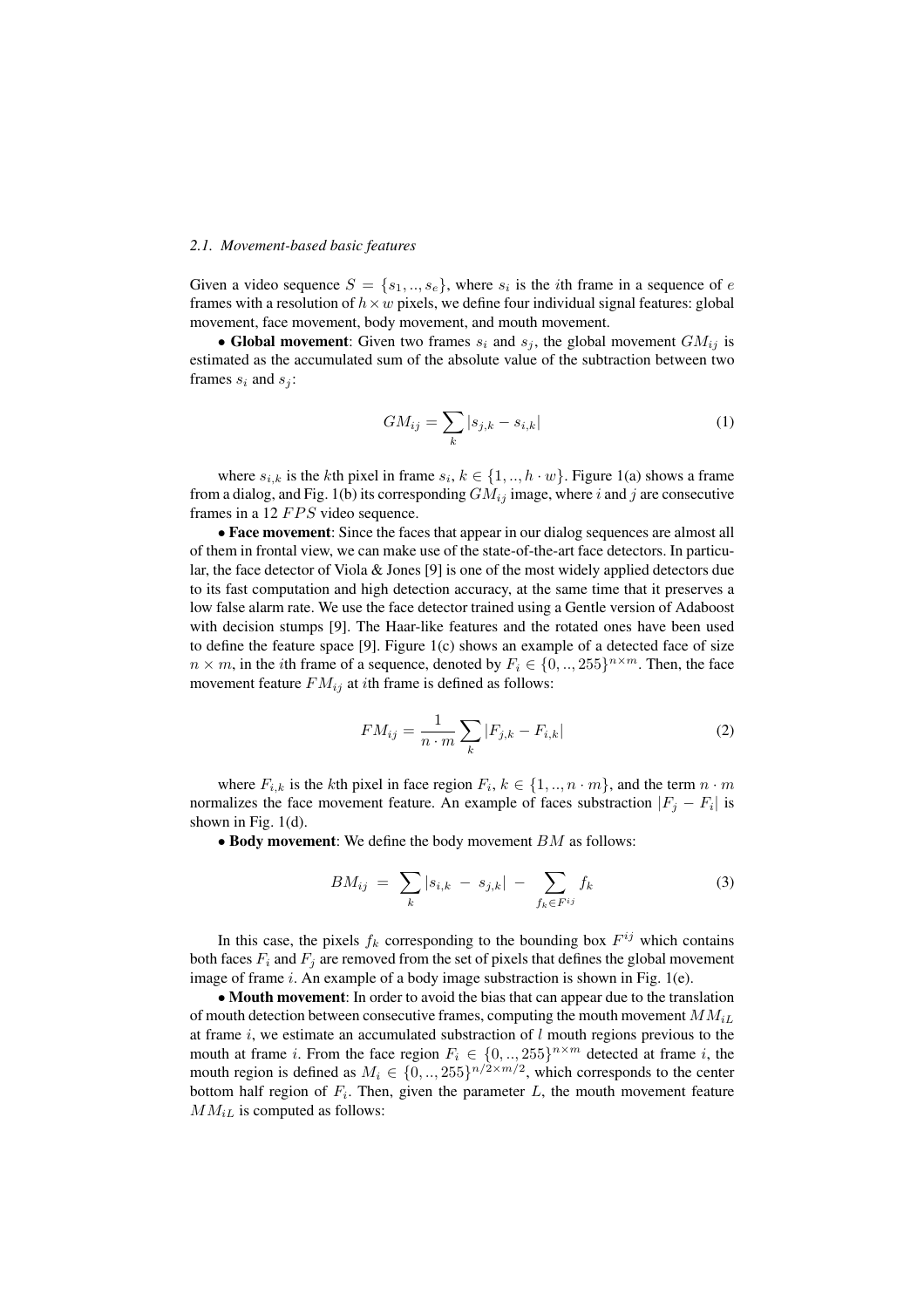$$
MM_{iL} = \frac{1}{n \cdot m/4} \sum_{j=i-L}^{i-1} \sum_{k} |M_{i,k} - M_{j,k}| \tag{4}
$$

where  $M_{i,k}$  is the kth pixel in a mouth region  $M_i, k \in \{1, ..., n \cdot m/4\}$ , and  $n \cdot m/4$ is a normalizing factor. The accumulated subtraction avoids false positive mouth activity detection due to noisy data and translation artifacts of the mouth region. An example of a detected mouth  $F_i$  is shown in Fig. 1(f), and its corresponding accumulated substraction for  $L = 3$  is shown in Fig. 1(g).



**Figure 1.** (a) ith frame from dialog, (b) Global movement  $GM_{ij}$ , (c) Detected face  $F_i$ , (d) Face movement  $FM_{ij}$ , (e) Body movement  $BM_{ij}$ , (f) Mouth detection  $M_i$ , and (g) Mouth movement  $MM_{ij}$ .

#### *2.2. Post-processing*

After computing the values of  $GM_{ij}$ ,  $FM_{ij}$ ,  $BM_{ij}$ , and  $MM_{iL}$  for a sequence of e frames  $(i, j \in [1, ..., e])$ , we filter the responses. Fig. 2(c) and (d) correspond to the global movement features  $GM_{ij}$  in a sequence of 5000 frames at 12  $FPS$  for the speakers of Fig. 2(a) and (b), respectively. At the post-processing step, first, we filter the features in order to obtain a 3-value quantification. For this task, all feature values from all speakers for each movement feature are considered together to compute the corresponding feature histogram (i.e. histogram of global movement  $h_{GM}$ ), which is normalized to estimate the probability density function (i.e. pdf of global movement  $P_{GM}$ ). Then, two thresholds are computed in order to define the three values of movement, corresponding to low, medium, and high movement quantifications:

$$
t_1: \int_0^{t_1} P_{GM} = \frac{1}{3}, \quad t_2: \int_0^{t_2} P_{GM} = \frac{2}{3} \tag{5}
$$

The result of this step is shown in Fig. 2(e) and (f), respectively.

Finally, in order to avoid abrupt changes in short sequences of frames, we apply a sliding window filtering of size  $q$  using a majority voting rule. The smooth result of this step is denoted by  $V$  (Fig. 2(g) and (h), respectively).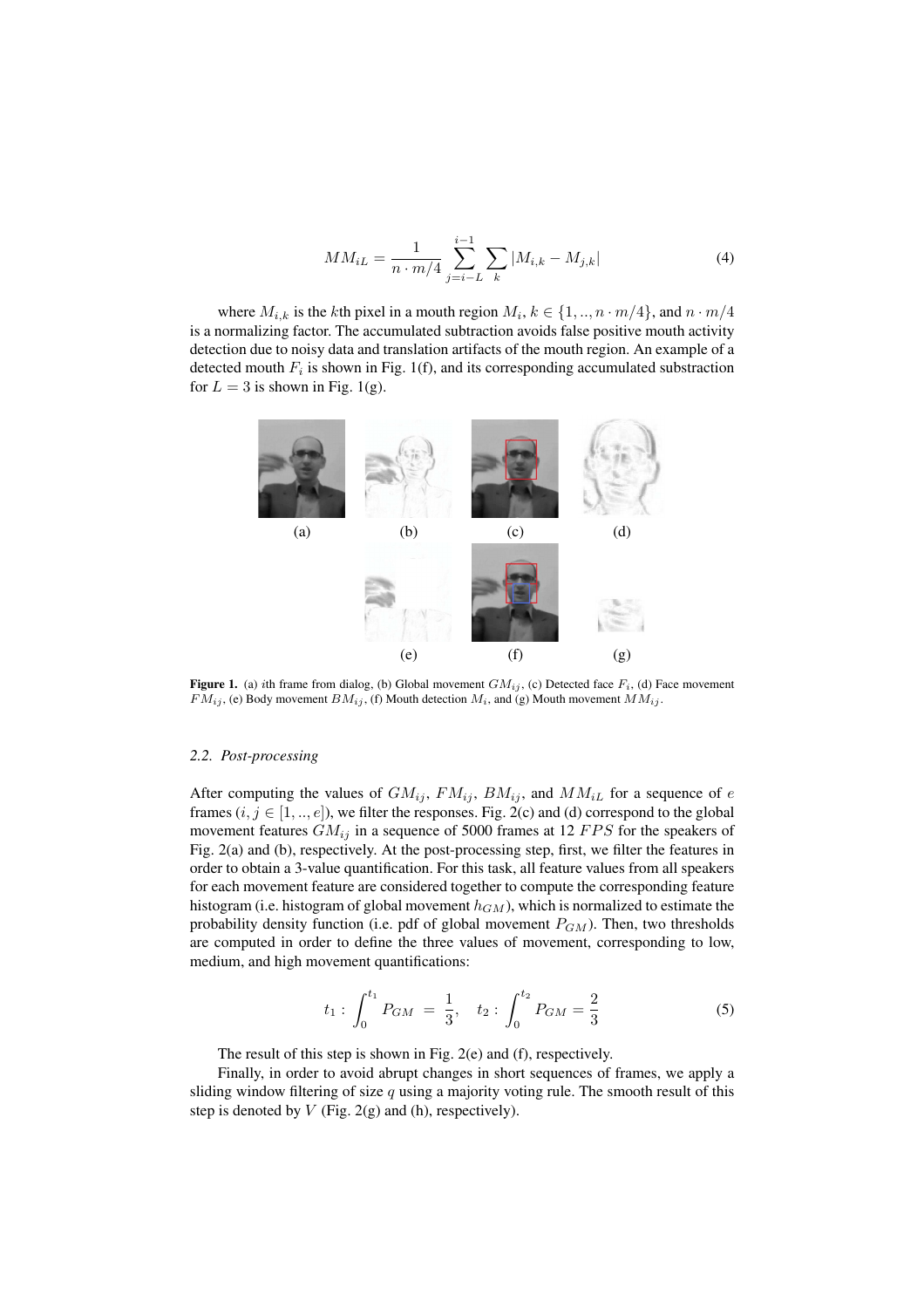

Figure 2. (a)(b) Two speakers, (c)(d) initial global movement, (e)(f) 3-levels post-processing, and (g)(h) filtering using window slicing, respectively. The  $x$ -axis corresponds to the frame number.

#### *2.3. Interaction-based indirect features*

In [11], the authors define a set of interaction-based features obtained from audio information. In this paper, we re-formulate these features from a visual point of view using the movement-based features defined at the previous section.

• Activity: This feature refers to how much an emitter participates in the conversation. We compute this feature as:

$$
A = \sum_{k} V_i^{MM}, k \in \{1, .., e\}
$$
 (6)

where  $V_i^{MM}$  is the mouth movement vector of speaker  $i \in \{1,2\}$ . This measure corresponds to the total mouth movement, codifying the speaking time weighted by the movement degree. This feature is computed for each speaker separately  $(A_1 \text{ and } A_2)$ .

• Speaking engagement: This feature refers to the involvement of a participant in the communication. In this case, we compute the engagement based on the activity of both speakers' mouths. Then, this feature is computed as:

$$
E = V_1^{MM} \cdot V_2^{MM} \tag{7}
$$

where ' $\cdot$ ' stands for the scalar product between vectors, and  $V_1^{MM}$  and  $V_2^{MM}$  are the mouth movement vectors of first and second speaker, respectively.

• Corporal engagement: This feature refers to when one participant subconsciously *copies* another participant behavior. We approximate this feature as:

$$
M = V_1^{GM} \cdot V_2^{GM} + V_1^{FM} \cdot V_2^{FM} + V_1^{BM} \cdot V_2^{BM}
$$
 (8)

taking into account that we consider that engagement appears when there exists simultaneous activity of face, body, or global movement, being  $V^{GM}$ ,  $V^{FM}$ , and  $V^{BM}$ the global, face, and body movement vectors, respectively.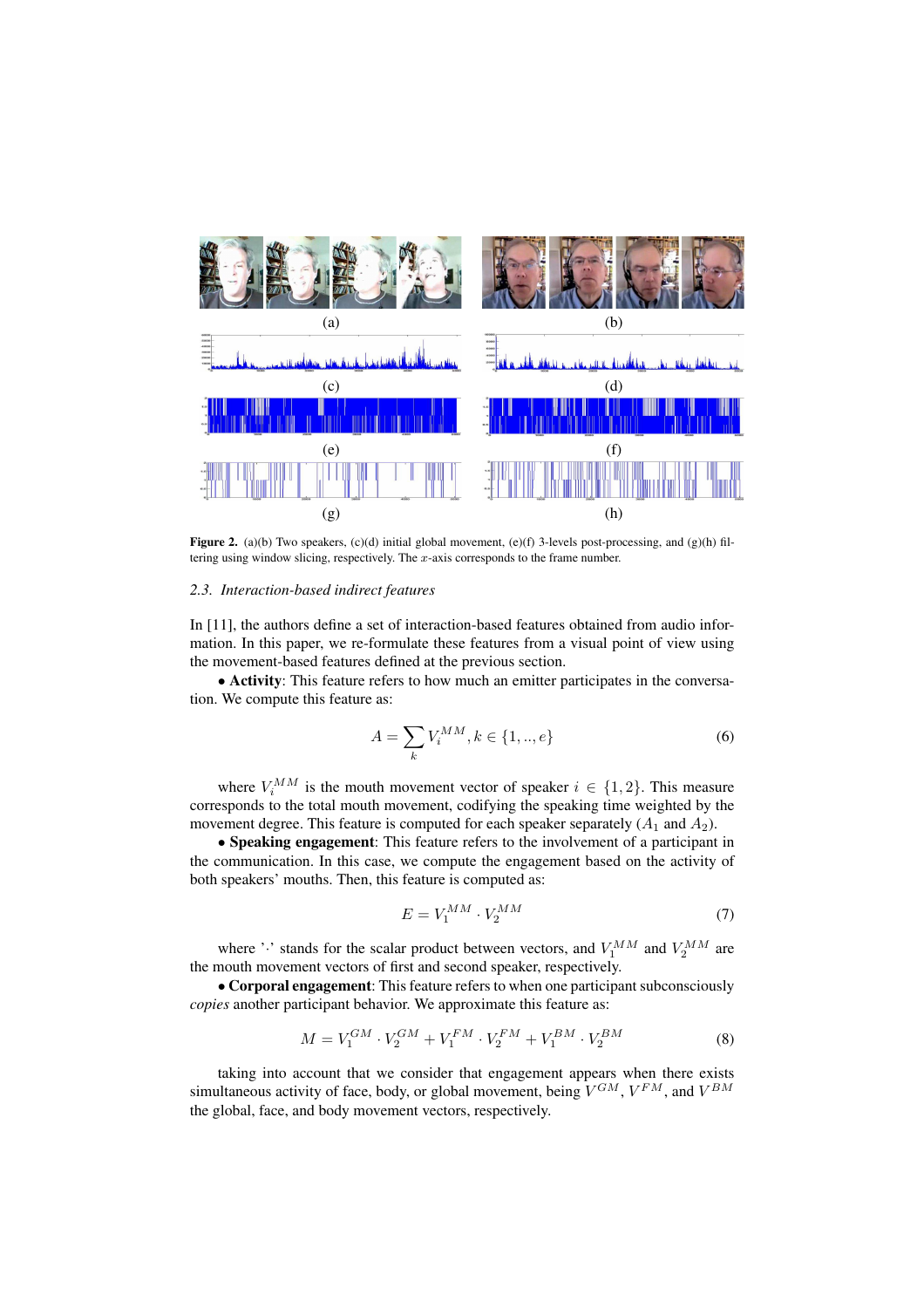• Stress: This feature refers to the variation in emphasis (that is, the amount of corporal movement of a participant while he is speaking). We compute this feature as:

$$
\forall k \in \{1,..,e\}, V_{i,k}^{MM} := \min(1, V_{i,k}^{MM}), S = (V_i^{MM} \cdot V_i^{GM}) / \sum_k V_{i,k}^{MM} \tag{9}
$$

where  $i \in \{1,2\}$  is the speaker,  $k \in \{1,..,e\}$ , and  $V^{GM}$  and  $V^{MM}$  are the global and mouth movement vectors, respectively. This measure corresponds to the global movement of each person only taking into account when he is speaking, and normalizing this value by the speaking time. This feature is computed for each speaker separately  $(S_1 \text{ and } S_2)$ .

## 3. Learning to rank the *interest* of face-to-face interactions

In this paper, we split the observer's *interest* in three levels. In order to predict the degree of *interest* of a new observer when looking at a particular face-to-face interaction, we define a multi-class categorization procedure based on Error-Correcting Output Codes. In this section, we briefly overview the details of this framework.

# *3.1. Error-Correction Output Codes*

The Error-Correcting Output Codes (ECOC) framework [3] is a simple but powerful framework to deal with the multi-class categorization problem based on the embedding of binary classifiers. Given a set of  $N_c$  classes, the basis of the ECOC framework consists of designing a codeword for each of the classes. These codewords encode the membership information of each binary problem for a given class. Arranging the codewords as rows of a matrix, we obtain a "coding matrix"  $M_c$ , where  $M_c \in \{-1,0,1\}^{N_c \times k}$ , being k the length of the codewords codifying each class. From the point of view of learning,  $M_c$ is constructed by considering  $k$  binary problems, each one corresponding to a column of the matrix  $M_c$ . Each of these binary problems (or dichotomizers) splits the set of classes in two partitions (coded by +1 or -1 in  $M_c$  according to their class set membership, or 0 if the class is not considered by the current binary problem).

At the decoding step, applying the k trained binary classifiers, a code is obtained for each data point in the test set. This code is compared to the base codewords of each class defined in the matrix  $M_c$ , and the data point is assigned to the class with the "closest" codeword.

In our case, though different base classifiers can be applied to the ECOC designs, we use the Gentle version of Adaboost on the one-versus-one ECOC design [3]. We use Adaboost since at the same time that it learns the system splitting classes it works as a feature selection procedure. Then, we can analyze the selected features to observe the influence of each feature to rank the perceived *interest* of dyadic video communication. Concerning the decoding strategy, we use the Loss-weighted decoding [5], which has recently shown to outperform the rest of state-of-the-art decoding strategies.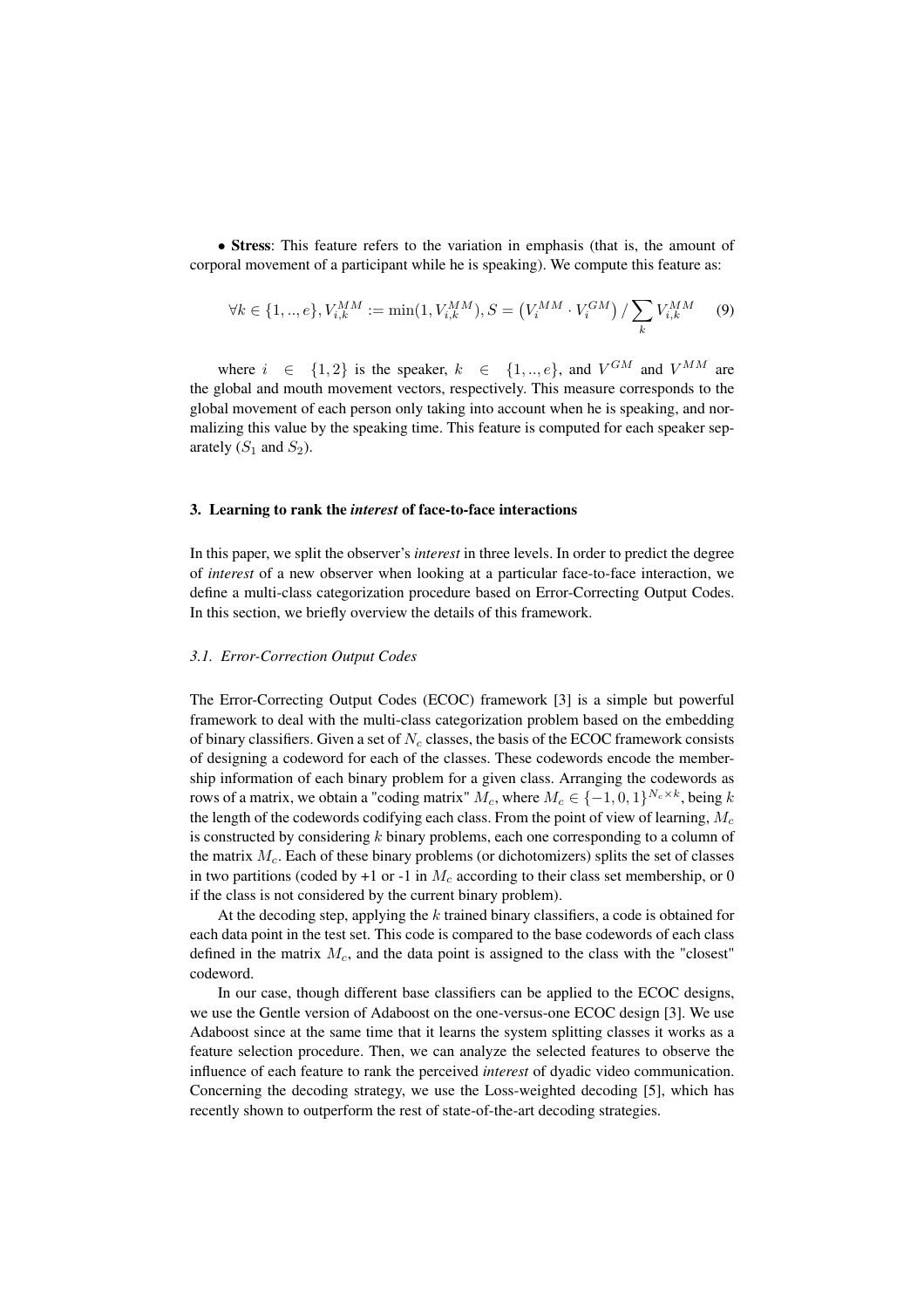# 4. Experiments and Results

In order to evaluate the performance of the proposed methodology, first we discuss the data, methods, validation protocol, and experiments.

 $\bullet$  *Data*: The data used for the experiments consists of dyadic video sequences from the public New York Times opinion video library [7]. In each conversation, two speakers with different points of view discuss about a specific topic (i.e. "In the fight against terrorism, is an American victory in sight?"). From this data set, 18 videos have been selected. These videos are divided into two mosaics of nine videos to avoid the bias introduced by the order of visualization. The two mosaics are shown in Fig. 3. To compare videos at similar conditions, all speakers are mid-age men. Each video has a frame rate of 12  $FPS$  and a duration of seven minutes, which corresponds to 5040 frames video sequences.



Figure 3. Mosaics of dyadic communication.

• Methods: We compute the six interaction-based indirect features  $A_1$ ,  $A_2$ ,  $E$ ,  $S_1$ ,  $S_2$ , and M for each of the 18 previous dyadic sequences. The one-versus-one Error-Correcting Output coding design [3] with Exponential Loss-Weighted decoding [5] and 100 runs of Gentle Adaboost [9] base classifier is used to learn the *interest* categories.

• *Validation protocol*: We apply two 9-fold cross-validation (one for each mosaic of 9 videos) and test for the confidence interval at 95% with a two-tailed t-test. We also use the Friedman test to look for statistical difference among observers' *interest*.

• *Experiments*: First, we analyze the correlation among observers when ranking the *interest* in both mosaics scenarios. And second, we perform an automatic ranking using the interaction-based features based on the observers' decisions.

#### *4.1. Analyzing observers' ranking*

In order to rank the conversations of Fig. 3, 40 people from 10 different nationalities categorized the videos of both mosaics, separately, from one (highest *interest*) to 9 (lowest *interest*). In each mosaic, the nine conversations are displayed simultaneously during seven minutes, omitting audio. The only question made to the observers was: "In which order would you like to see the following videos based on the *interest* you think the conversation has?" Table 1 shows the mean rank and confidence interval of each dialog considering the observers' *interest*. The ranks are obtained estimating each particular rank  $r_i^j$  for each observer i and each video j, and then, computing the mean rank R for each video as  $R_j = \frac{1}{P} \sum_i r_i^j$ , where P is the number of observers.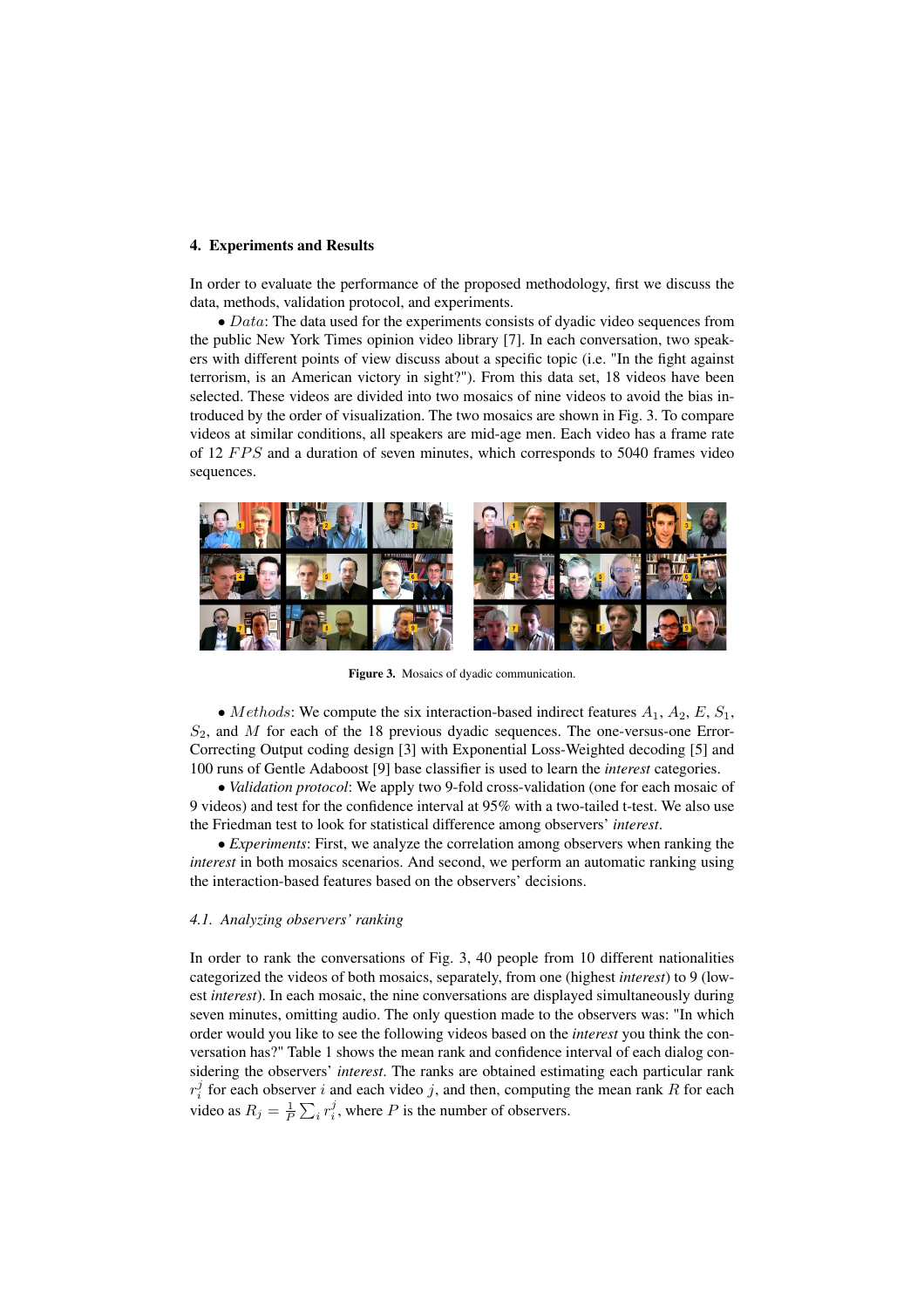|          | Video 1            | Video 2  | Video 3  | Video 4  | Video 5  | Video 6  | Video 7  | Video 8  | Video 9  |
|----------|--------------------|----------|----------|----------|----------|----------|----------|----------|----------|
| Mosaic 1 | $1 \quad 5.4(1.0)$ | 5.3(0.8) | 4.3(0.9) | 3.3(0.6) | 2.7(0.6) | 6.7(0.8) | 6.4(1.0) | 3.1(1.0) | 7.9(0.6) |
| Mosaic 2 | 13.4(0.9)          | 4.3(0.8) | 4.8(0.9) | 7.2(1.0) | 4.2(1.2) | 5.9(1.0) | 4.2(1.0) | 6.8(0.8) | 4.3(0.9) |
|          | ________           |          |          |          |          | .        |          |          |          |

Table 1. Ranking positions and confidence interval of dyadic interactions.

In order to reject the null hypothesis that the measured ranks are due to randomness in the results, we use the Friedman test. The Friedman statistics value is computed as:

$$
X_F^2 = \frac{12P}{k(k+1)} \left[ \sum_j R_j^2 - \frac{k(k+1)^2}{4} \right] \tag{10}
$$

In our case, with  $k = 9$  videos to compare on each mosaic,  $X_F^2 = 136.8$  for the first mosaic and  $X_F^2 = 78.7$  for the second mosaic. Since this value is undesirable conservative, Iman and Davenport proposed a corrected statistics [2]:

$$
F_F = \frac{(P-1)X_F^2}{P(k-1) - X_F^2}
$$
\n(11)

Applying this correction, we obtain  $F_F = 29.1$  and  $F_F = 12.7$  for the two mosaics, respectively. With nine videos and 40 observers,  $F_F$  is distributed according to the F distribution with 8 and 312 degrees of freedom. The critical value of  $F(8, 312)$  for 0.05 is 2.18. As the value of  $F_F$  for both mosaics is higher than 2.18, we can reject the null hypothesis. Then, we can state that there exist correlation among observers' opinion.

#### *4.2. Automatic ranking of dyadic sequences*

After determining that there exist statistical evidences confirming the correlation among observers' perceived *interest*, we define two experiments, one for each mosaic. In each case, three categories are determined using the observers' ranks: high, medium, and low *interest*. The categories are shown in Table 2. For each mosaic, the number of the video with its corresponding mean rank and confidence interval is shown. One can see that in the case of the first mosaic there exist three clear clusters, meanwhile in the case of the second mosaic, though the low *interest* category seems to be split from two first categories, high and medium categories are not clearly discriminable in terms of their mean ranks.

|        | High interest  | Medium <i>interest</i> | Low interest   |          | High <i>interest</i> | Medium <i>interest</i> | Low interest   |
|--------|----------------|------------------------|----------------|----------|----------------------|------------------------|----------------|
| Mosaic | $5 - 2.7(0.6)$ | $3 - 4.3(0.9)$         | $7 - 6.4(1.0)$ | Mosaic 2 | $1 - 3.4(0.9)$       | $9 - 4.3(0.9)$         | $6 - 5.9(1.0)$ |
|        | $8 - 3.1(1.0)$ | $2 - 5.3(0.8)$         | $6 - 6.7(0.8)$ |          | $5 - 4.2(1.2)$       | $2 - 4.3(0.8)$         | $8 - 6.8(0.8)$ |
|        | $4 - 3.3(0.6)$ | $1 - 5.4(1.0)$         | $9 - 7.9(0.6)$ |          | $7 - 4.2(1.0)$       | $3 - 4.8(0.9)$         | $4 - 7.2(1.0)$ |

Table 2. *Interest* categories for the two mosaics of Fig. 3 based on the observers' criterion.

Now, we use the one-versus-one ECOC design with Exponential Loss-weighted decoding to test the multi-class system. For each mosaic, we used eight samples to learn and the remaining one to test, and repeat for each possibility (nine classifications). For each sequence, the six interaction-based indirect features  $A_1$ ,  $A_2$ ,  $E$ ,  $S_1$ ,  $S_2$ , and M are computed based on the movement-based features. Concerning the movement-base features, the values are computed among consecutive frames, and the faces are detected us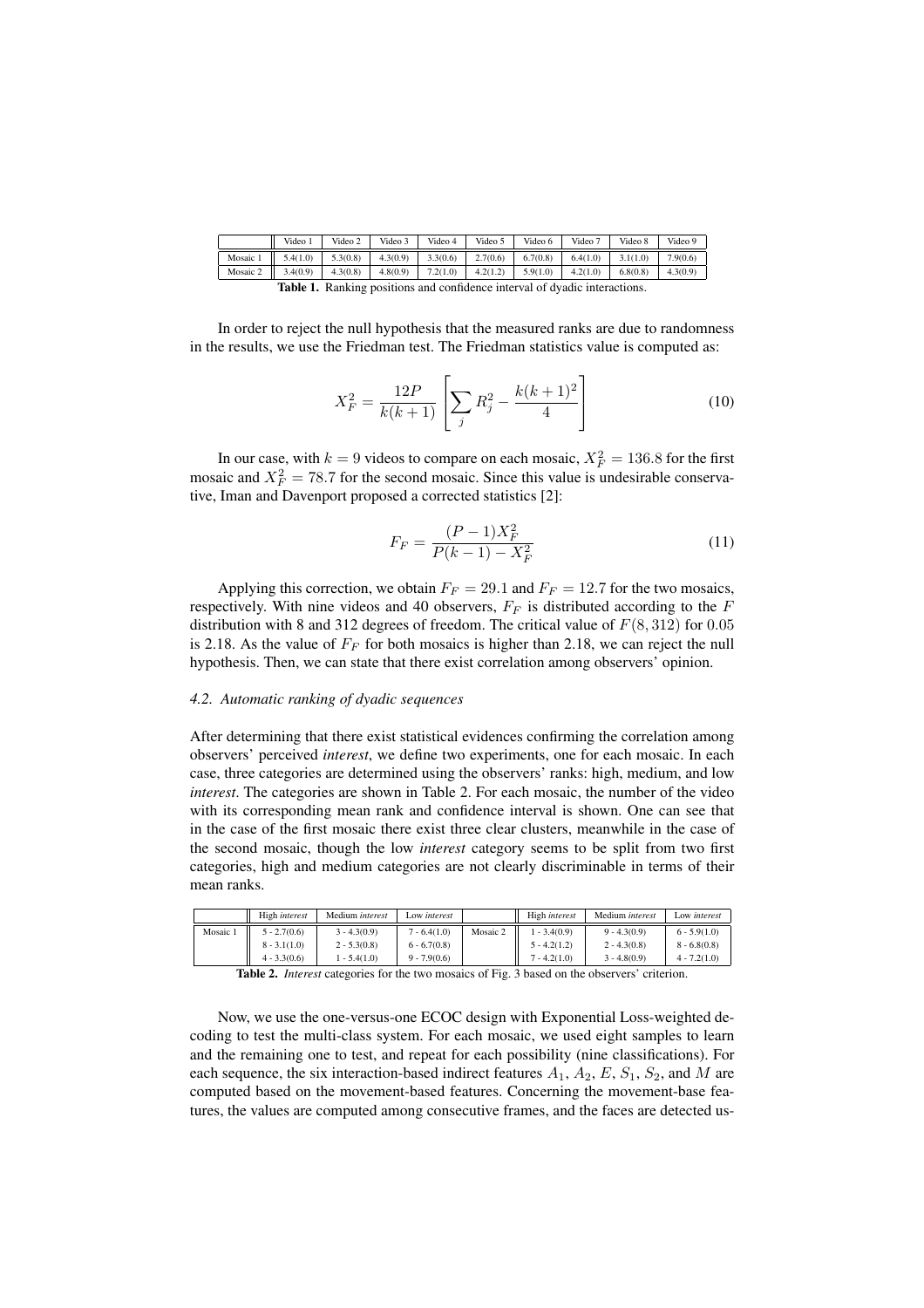ing a cascade of weak classifiers of six levels with 100 runs of Gentle Adaboost with decision stumps, considering the whole set of Haar-like features computed on the integral image. 500 positive faces were learnt against 3000 negative faces from random Google background images at each level of the cascade. Finally, the size of the windows for the post-processing of movement-based vectors was  $q = 5$ . The obtained results are shown in the following confusion matrices:

$$
CM_1 = \begin{pmatrix} 2 & 1 & 0 \\ 1 & 1 & 1 \\ 0 & 0 & 3 \end{pmatrix} \qquad CM_2 = \begin{pmatrix} 1 & 1 & 1 \\ 2 & 1 & 0 \\ 0 & 0 & 3 \end{pmatrix} \tag{12}
$$

for the two mosaics, respectively. In the case of the first mosaic, six from the nine video samples were successfully classified to their corresponding *interest* class. In the case of the second mosaic, five from the nine categories were correctly categorized. These percentages show that the interaction-based features are useful to generalize the observers' opinion.

Furthermore, miss-classifications involving adjacent classes can be admissible. Note that nearer classes have nearer *interest* rank than distant classes. In order to take into account this information, we use the distances among neighbor classes centroids to measure an error cost  $EC$ :  $EC(C_i, C_j) = \frac{d_{ij}}{\sum_{i} d_{ij}}$  $\frac{a_{ij}}{k} \frac{d_{ik}}{d_{ik}}$ , where *EC* estimates the error cost of classifying a sample from class  $C_j$  as class  $C_i$ . The term  $d_{ij}$  refers to the Euclidean distance between centroids of classes  $C_i$  and  $C_j$ , and  $k \in [1, 2, 3] \setminus i$  in the case of three categories. Note that this measure returns a value of zero if the decision is true, and an error cost relative to the distance to the correct class  $C_i$ , being one if the predicted class is not adjacent to the correct one. Then, applying the previous measure to our two 3-class problems we obtain the following error cost matrices:

$$
EC_{CM_1} = \begin{pmatrix} 0 & 0.49 & 1 \\ 0.49 & 0 & 0.51 \\ 1 & 0.51 & 0 \end{pmatrix} \qquad EC_{CM_2} = \begin{pmatrix} 0 & 0.2 & 1 \\ 0.2 & 0 & 0.8 \\ 1 & 0.8 & 0 \end{pmatrix}
$$
 (13)

If we use the information from the previous confusion matrices and the error cost matrices, we can estimate a *relative* performance  $RF$  for the first mosaic of  $RF=83.38\%$  and of  $RF=82.30\%$  for the second mosaic. Moreover, in 17 of the 18 dyadic sequences analyzed, features related to the mouth and body movement are selected by the Adaboost ECOC base classifier. In particular, the stress feature seems to maximize the correlation among the observers' ranks. Thus, it shows to be one of the most important features to obtain a correct *interest* rank, as expected.

### 5. Conclusions

In this paper, we showed the correlation of observers' *interest* when they rank dyadic conversation based on indirect visual communication channels. We gave a first evidence to be able to automatically quantify observers' *interest*. We defined a set of simple motion features from body, face, and mouth activity to define a set of interaction-related features which were used to learn a set of *interest* categories from dyadic videos. Up